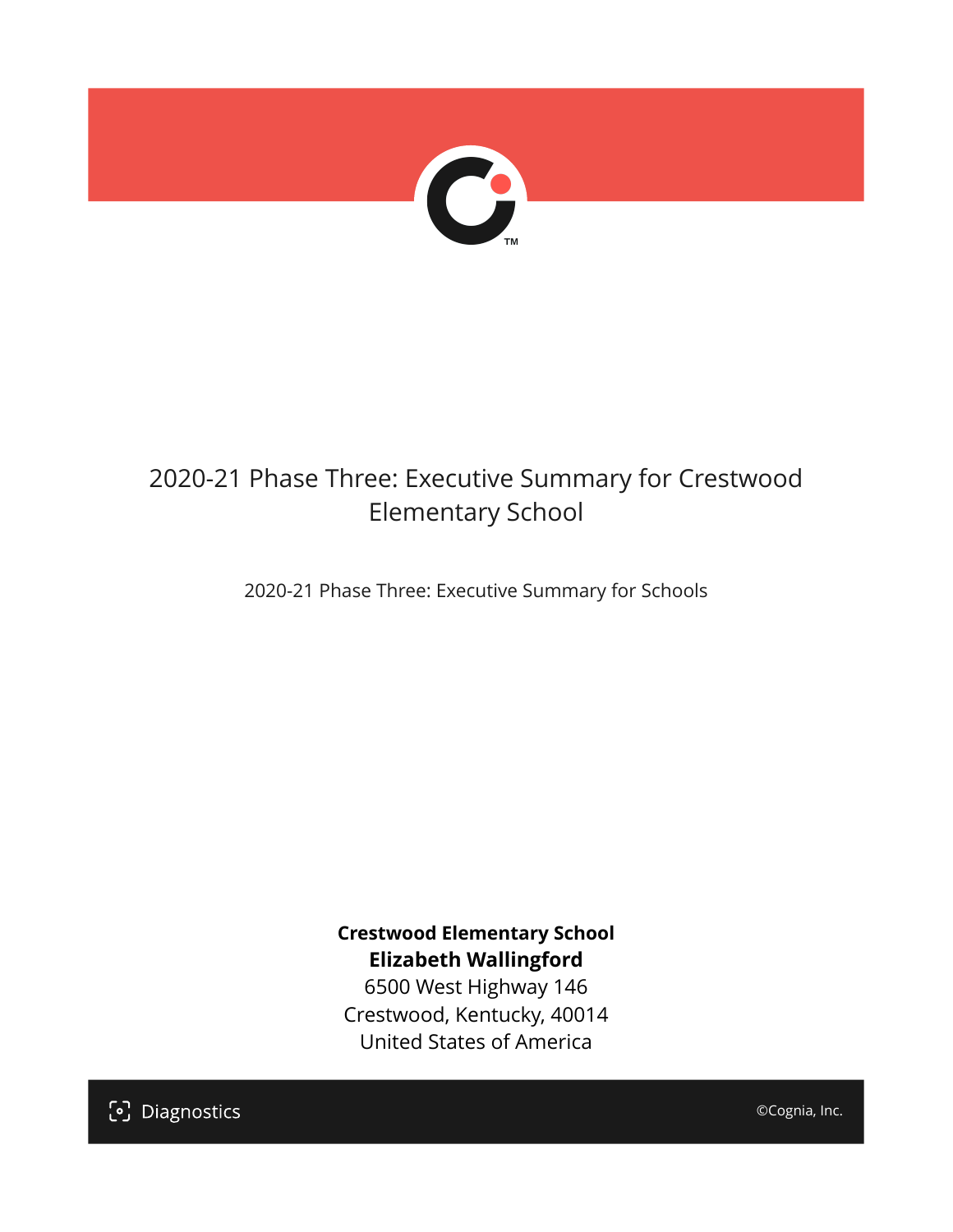Crestwood Elementary School

#### **Table of Contents**

[2020-21 Phase Three: Executive Summary for Schools](#page-2-0)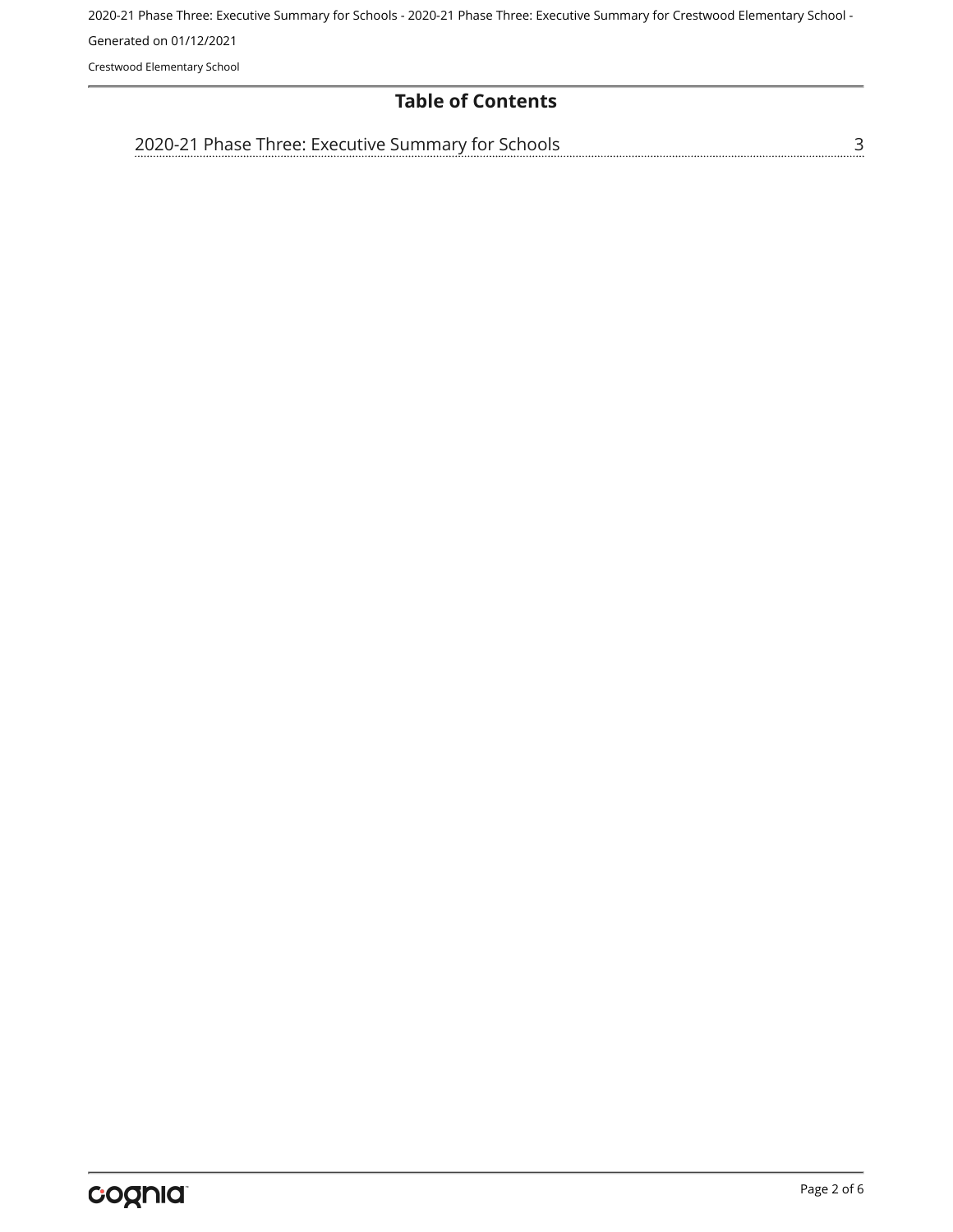### <span id="page-2-0"></span>**2020-21 Phase Three: Executive Summary for Schools**

. Describe the school's size, community/communities, location, and changes it has experienced in the last three years. Include demographic information about the students, staff, and community at large. What unique features and challenges are associated with the community/communities the school serves?

Crestwood Elementary School is located in southern Oldham County in the heart of Crestwood, Kentucky. The school prides itself on community connections, as it has been a central fixture of the city since 1916. Collaborative partnerships with the South Oldham Rotary Club, the Crestwood Interfaith Council, local businesses, and parents have helped the school to thrive over its storied history. Crestwood has approximately 555 students in grade K-5. The student population includes 81% Caucasian, 9% Hispanic, 6% Two or More Races and 3% other ethnic groups. The school is the English Language Learner cluster school for the South Oldham Campus with 7% of students identified as English Language Learners. Of the 555 students, 32% of the student population qualifies for free and reduced lunch while 17% of the student population qualifies for special education services. Our learning environment provides quality instruction with reading, writing, problem solving and critical thinking incorporated across all content areas. As evidenced by the graduate profile, students grow as learners in each of the 6 areas: critical thinking, collaboration, citizenship, confidence, communication, and innovation. Students participate in art, music, physical education and STEM (Science, Technology, Engineering, Math) on a ten-day rotation. Each class in grades three through five has a class set of Chromebooks at a ratio or 1:1. Second grade has two class sets of Chromebooks at a ratio of 1:2. Kindergarten and first grade each have one class set of 30 iPads. Flexible seating was provided by the PTA, so students can more readily engage in collaborative work and work in different ways throughout the classroom. Three teachers were awarded district Pyramid grants providing the school with technology and literacy resources to facilitate student communication of learning and understanding while being creative thinkers and problem solvers. As of 2017-2018, a STEM lab equipped with 30 Chromebooks was added to the related arts rotation to fully integrate a technology and engineering curriculum within the school day.

. Provide the school's purpose statement and ancillary content such as mission, vision, values, and/or beliefs. Describe how the school embodies its purpose through its program offerings and expectations for students.

The mission of Crestwood Elementary School is to ensure all students become critical, creative thinkers; independent, lifelong learners; and active, responsible,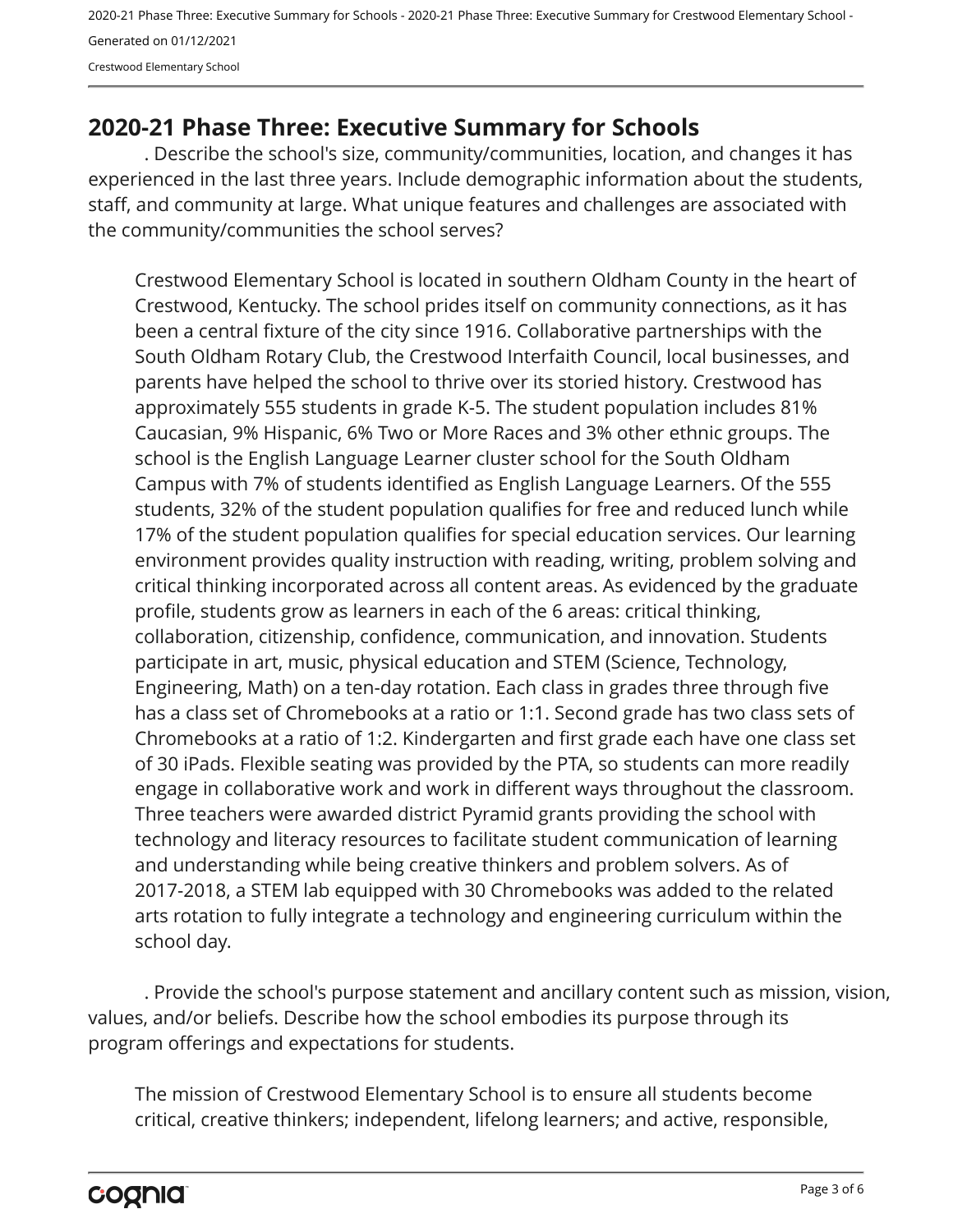Crestwood Elementary School

and productive citizens through a shared commitment of the home, school, and community. It is our vision to ensure the learning of all students through a rigorous learning environment where students are actively engaged and take ownership of their learning. The school has a systematic approach to teaching and uses assessment school-wide to determine the next steps of instruction for students based on their level of mastery of the Kentucky Academic Standards. PLC grade level teams meet weekly to develop common formative assessments, analyze student work, and/or develop instructional strategies for Tier I and Tier II instruction. An Intervention Team composed of the leadership team, teachers, intervention specialists, and the school psychologist meet regularly to review student progress with Tier III interventions. Students are provided two daily 25 minute W.I.N. (What I Need) blocks to work in small groups on skills and concepts not mastered or to extend learning. Students are assigned in cluster groupings as instruction is differentiated to meet their learning goals. A Gifted & Talented and Primary Talent Pool program is provided with pull out and collaborative services. Students have a variety of performance-based learning opportunities to demonstrate their transfer of understanding. Third, fourth, and fifth grade students participate and compete in district robotics, Future City, and Battle of the Books competitions. Extracurricular activities are offered to enhance the academic program. The activities are listed as follows: Chorus, Student Council, STEM Club, Robotics/ Lego League, Student Technology Club, Art Enrichment, Girls on the Run, Fellowship of Christian Athletes, Garden Club, and Future Cities.

. Describe the school's notable achievements and areas of improvement in the last three years. Additionally, describe areas for improvement that the school is striving to achieve in the next three years.

Crestwood Elementary School is ranked as a high achieving school as evidenced by the 2019 K-PREP state assessment. Many notable achievements contribute to this rating as evidenced by trend data over the past five years. \*Third through fifth grade reading novice scores have reduced over time on average by 5% \*Third through fifth grade math scores increased proficient/distinguished by about 6%. \*Proficiency for students with disabilities has increased significantly in both reading and math. \*70% of fifth grade students demonstrated proficiency in writing in 2019. \*Crestwood has seven National Board Certified Teachers. \*Five teachers are Reading Recovery and CIM trained, supporting both students and teachers in emergent literacy interventions. \*Nine teachers are Successful Start trained, supporting both students and teachers in emergent literacy strategies for core instruction. \*Crestwood received a four year Math Achievement Fund Grant from KDE beginning in 2017, which has led to intensive math training of 12 classroom teachers and one math interventionist. \*The PTA was awarded the 2014-2016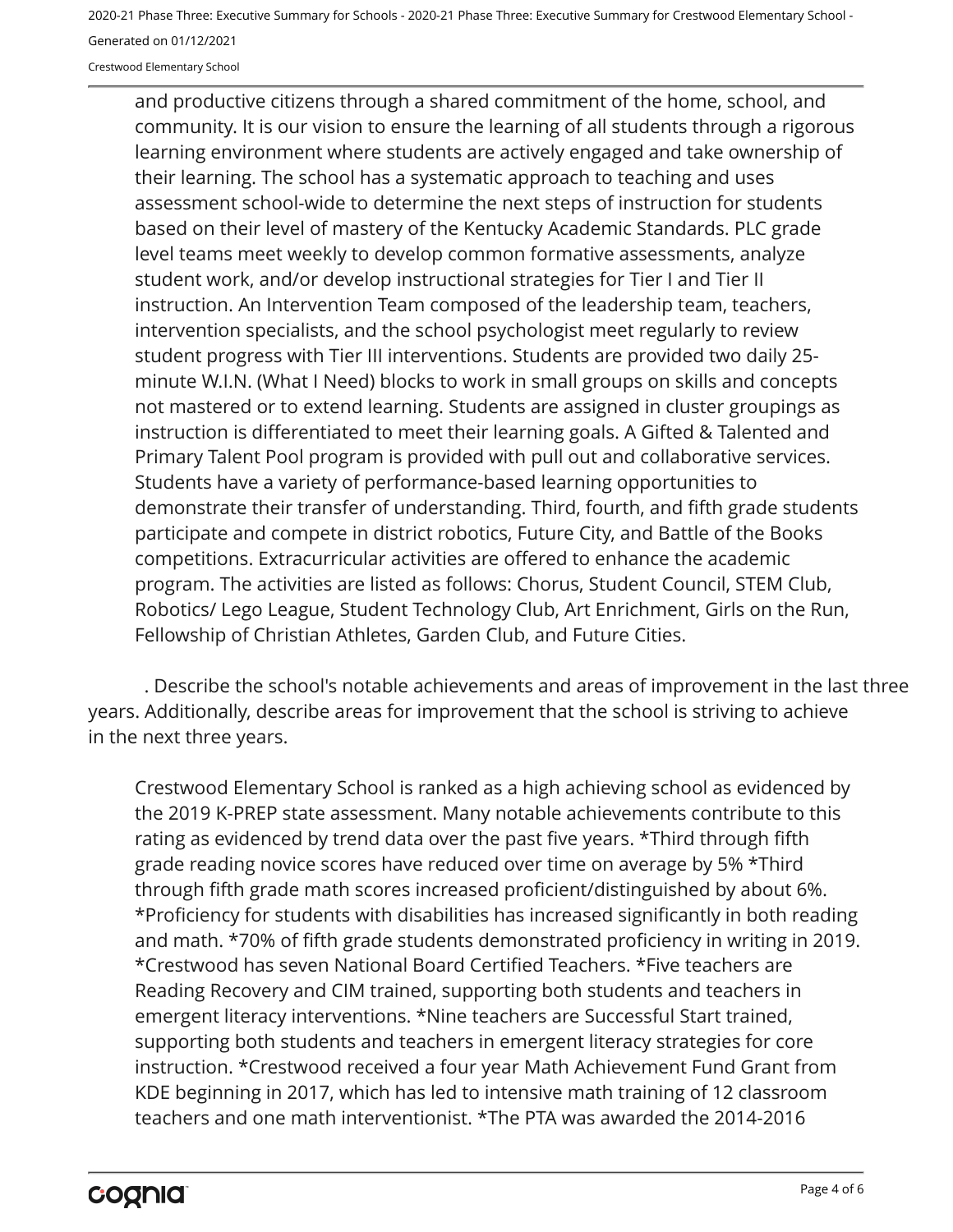Crestwood Elementary School

National PTA School of Excellence Award. It was selected as one of 128 schools across the nation and the only school receiving this honor in the state in 2015. Areas for improvement as evidenced by the data, feedback from committees, teachers, staff, students, and parent surveys are: \*Increasing growth for all students in all content areas. \*Increase proficiency of sub-populations, especially students who qualify for English Language Learners services. \*Continuing to decrease novice in reading and math. \*Addressing learning loss due to the implementation of remote Non-Traditional Instruction necessitated by the COVID-19 pandemic.

. **CSI/TSI Schools (including ATSI) Only:** Describe the procedures used to create the school's improvement plan and briefly state the specific efforts to address the causes of low student performance and resource inequities.

#### N/A

. Provide any additional information you would like to share with the public and community that were not prompted in the previous sections.

The Crestwood leadership team and teachers have participated in the UK Next Generation Leadership Academy which engages leaders at all levels to learn and share innovative models and approaches for creating personalized systems of deeper learning. This professional learning opportunity helps to transform the teaching and learning experience; leverage technology; facilitate strategic planning efforts in system redesign; coach and support change leaders and prepare leaders to achieve equity through systematic change. In 2019-20, teacher leaders began to implement these strategies in their classrooms, and systematic professional development began school-wide. In 2020-21, teachers will continue to broaden their understanding of deeper learning for all students with the introduction of Culturally Responsive teaching methods.